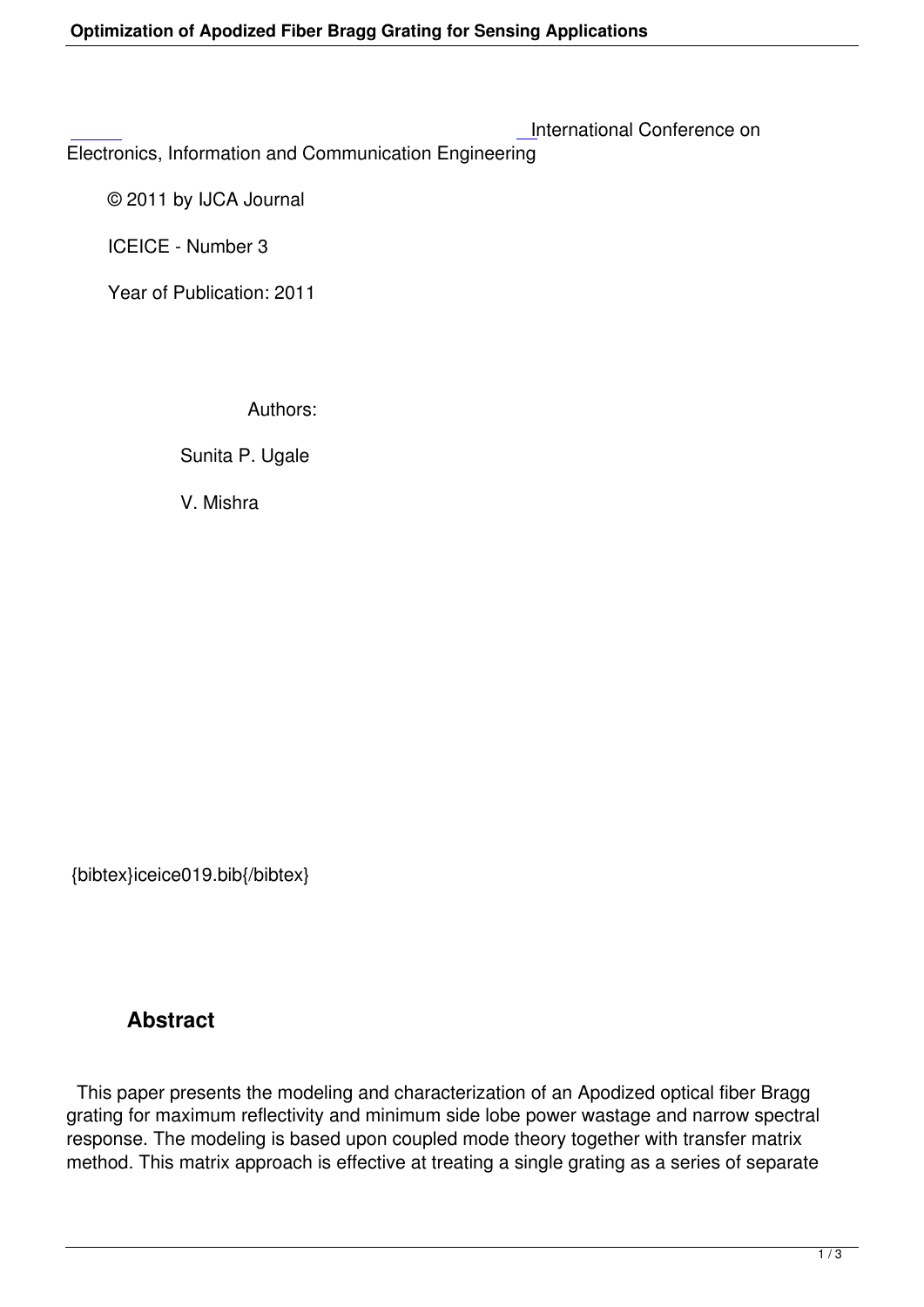gratings each having reduced overall length and different pitch lengths, and describing each with its own T-matrix.

 FBG sensors are based on the fact that Bragg wavelength changes with change in pitch of the grating and the change in refractive index. Thus, any physical parameter which cause change in above mentioned parameters can be sensed using FBG. In optical sensing, the broad spectral response can result in poor sensitivity. In order to improve and to some extent to tailor the spectral response of FBG length, refractive index change, apodization and FWHM is optimized based upon maximum reflectivity criteria.

## **Reference**

 - R.Buczynski"Photonic Crystal Fibers", Acta Physica Polonica, Vol. 106, PP 141-167, 2004.

 - Jingyuan Wang, Chun Jiang, Weisheng Hu, MingyiGao, " Modified design of photonic crystal fibers with flattened dispersion" Optics & Laser Technology, Vol. 38,PP 169–172,2006.

 - M. Pourmahyabadi and Sh. Mohammad Nejad, "Numerical Analysis of Index-Guiding Photonic Crystal Fibers with Low Confinement Loss and Ultra-Flattened Dispersion by FDFD Method" Iranian Journal of Electrical & Electronic E 170 ngineering, Vol. 5,PP170-179,2009.

 - Pierre Viale, SebastienFevrier, Frederic Gerome, HerveVilard, "Confinement Loss Computations in Photonic Crystal Fibres using a Novel Perfectly Matched Layer Design"Excerpt from the Proceedings of the COMSOL Multiphysics User's Conference 2005 Paris.

 - P. AndrCs, A. Ferrando, E. Silvestre, J.J. Miret, and M.V. AndrCs "Dispersion and Polarization Propertiesin Photonic Crystal Fibers" ICTON, PP 98-103, 2002.

 - Nihal AREED, "Ultra-Flattened Dispersion Honeycomb Lattice Photonic Crystal Fiber" Sciences of Electronic,Technologies of Information and Telecommunications,2009.

**Index Terms** 

Computer Science **Information** 

**Technology**